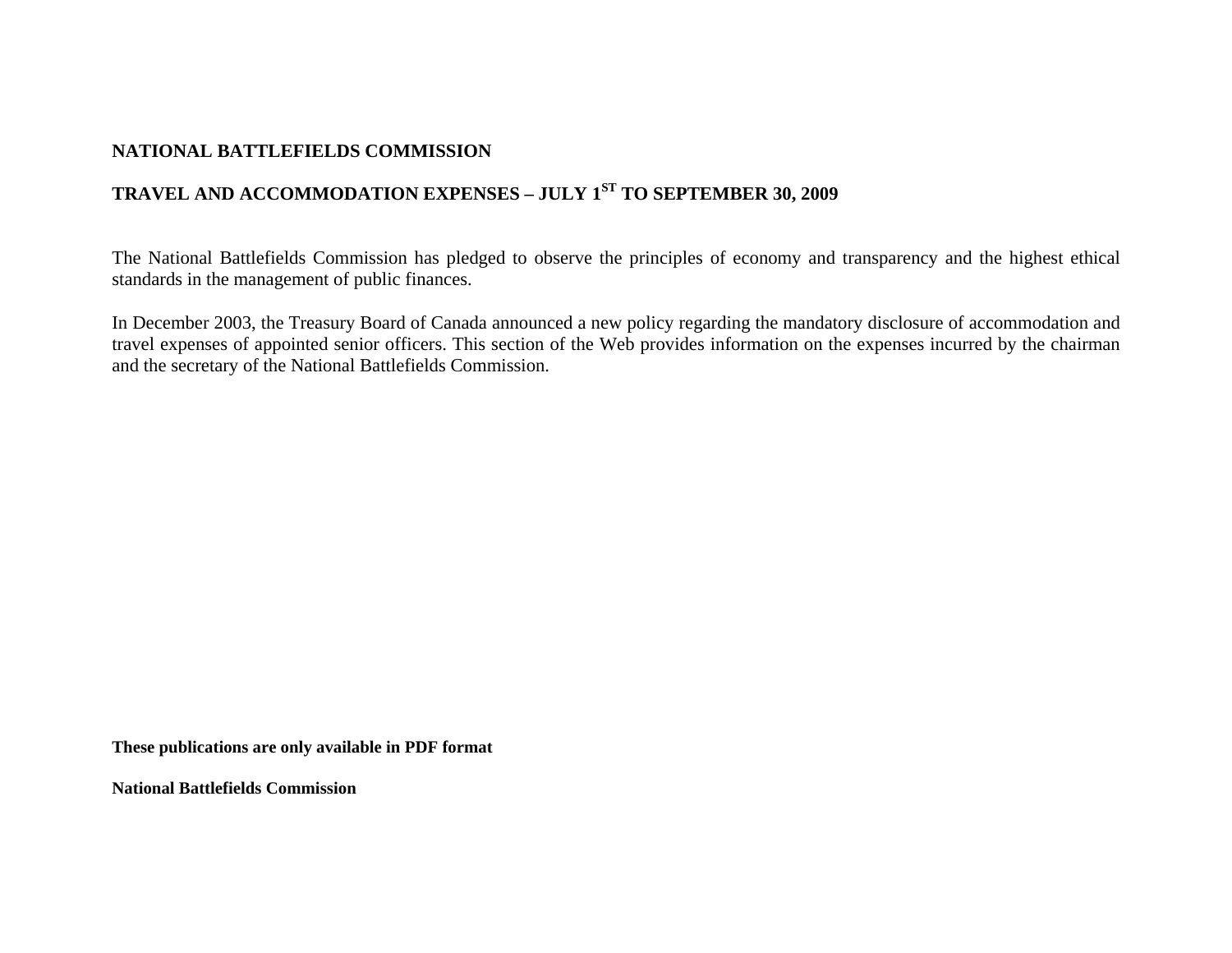## **Accommodation expenses – July 1 to September 30, 2009**

The chairman and the secretary of the Commission meet with senior officials of government departments and agencies and of the private sectors, and with Commission employees, external consultants and representatives of other organizations.

| <b>Date</b>           | <b>Purpose</b>                                                   | <b>Place</b>                          | <b>Amount</b> |
|-----------------------|------------------------------------------------------------------|---------------------------------------|---------------|
| Chairman              |                                                                  |                                       |               |
| Juneau, André         |                                                                  |                                       |               |
| 23 July '09           | Lunch (14 people) Board meeting – auditor's mandate presentation | Québec City (Restaurant Louis Hébert) | \$672.94      |
| 31 July '09           | Lunch (5 people) Members visit Quebec House in London            | Québec (Café Restaurant du Musée)     | \$262.52      |
| 27 Aug '09            | Lunch (5 people) Brown Basin file                                | Québec (Le Café du Monde)             | \$132.39      |
| 09 Sept. '09          | Dinner (9 people) Board of Directors meeting                     | Québec (Louis Hébert Restaurant)      | \$519.97      |
| 12 Sept. '09          | Lunch (2 people) $250th$ anniversary file                        | Québec (Louis Hébert Restaurant)      | \$96.81       |
| 14 Sept. '09          | Lunch (3 people) NBC files                                       | Québec (L'Astral Restaurant)          | \$105.72      |
|                       |                                                                  |                                       | \$1 790.35    |
| <b>Secretary</b>      |                                                                  |                                       |               |
| <b>Beaudet, André</b> |                                                                  |                                       |               |
| 07 July '09           | Lunch $(2$ people) File – NBC                                    | Québec (Élysée Mandarin Restaurant)   | \$58.94       |
| 09 July '09           | Lunch (4 people) Annual audit file                               | Québec (Louis Hébert Restaurant)      | \$99.74       |
| 13 July '09           | Lunch (5 people) Meeting – Communities in bloom                  | Québec (Restaurant du Musée)          | \$126.74      |
| 16 July '09           | Lunch (2 people) NBC file                                        | Québec (Le Cosmos)                    | \$63.38       |
| 22 July '09           | Lunch (2 people) NBC file                                        | Québec (Le Cosmos)                    | \$57.69       |
| 12 Aug '09            | Lunch (3 people) Québec City file                                | Québec (Louis Hébert Restaurant)      | \$98.04       |
|                       |                                                                  |                                       | \$50453       |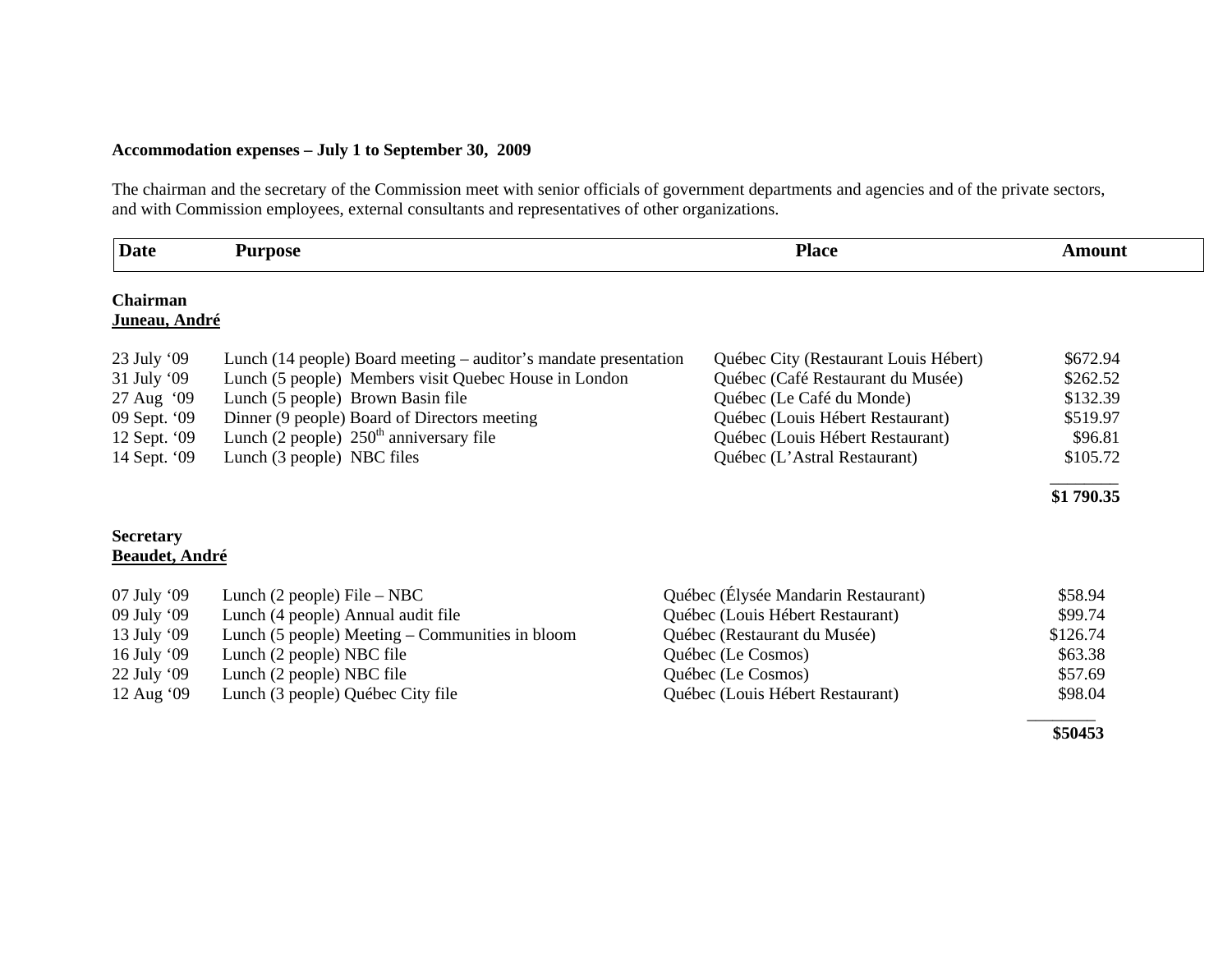### **National Battlefields Commission Travel and other expenses – July 1 to September 30, 2009**

The chairman and the secretary of the Commission meet with senior officials of government departments and agencies and of the private sectors, and with Commission employees, external consultants and representatives of other organizations.

|             |                    |                                  | <b>Plane</b> | Car    |                      |            |              |       |
|-------------|--------------------|----------------------------------|--------------|--------|----------------------|------------|--------------|-------|
| <b>Date</b> | <b>Destination</b> | Purpose<br>z details<br>$\infty$ | ticket       | rental | $\Delta$ odging<br>- | Meals<br>. | Others*<br>. | mount |

**\* Includes mileage, accessories, telephone, parking and other expenses**.

### **Chairman Juneau, André**

| 03 July '09   | Cell phone                   | Telephone          |          | \$111.09 |
|---------------|------------------------------|--------------------|----------|----------|
| 03 July '09   | Deschaillons - NBC A/R       | Mileage expenses   |          | \$115.44 |
| $07$ July '09 | Cap-Rouge NBC                | Mileage expenses   |          | \$17.76  |
| 16 July '09   | Deschaillons – NBC $A/R$     | Mileage expenses   |          | \$115.44 |
| $18$ July '09 | Cap-Rouge - NBC              | Mileage expenses   |          | \$17.76  |
| 22 July '09   | Deschaillons - Québec        | Mileage expenses   |          | \$57.72  |
| 23 July '09   | Québec - Deschaillons        | Mileage expenses   |          | \$57.72  |
| 23 July '09   | Internet, Fax & Long dist.   | Incidentals        |          | \$71.08  |
| 27 July '09   | Office supplies              | Ink - printer      |          | \$107.70 |
| 30 July '09   | Deschaillons - Québec        | Mileage expenses   |          | \$57.72  |
| 31 July '09   | Québec-Deschaillons          | Mileage expenses   |          | \$57.72  |
| 08 Aug '09    | Cell phone                   | Telephone expenses |          | \$105.81 |
| 19 Aug '09    | Deschaillons – NBC A/R       | Mileage expenses   |          | \$115.44 |
| 19 Aug '09    | Internet fax & long distance | Incidentals        |          | \$60.64  |
| 24 Aug '09    | Deschaillons - Québec        | Mileage expenses   |          | \$57.72  |
| 25 Aug '09    | Trip Ottawa - Heritage       | Plane ticket       | \$452.86 |          |
| 25 Aug '09    | Trip to Ottawa               | Taxis              |          | \$85.00  |
| 25 Aug '09    | Trip to Ottawa               | $Meals$ – per diem |          | \$65.95  |